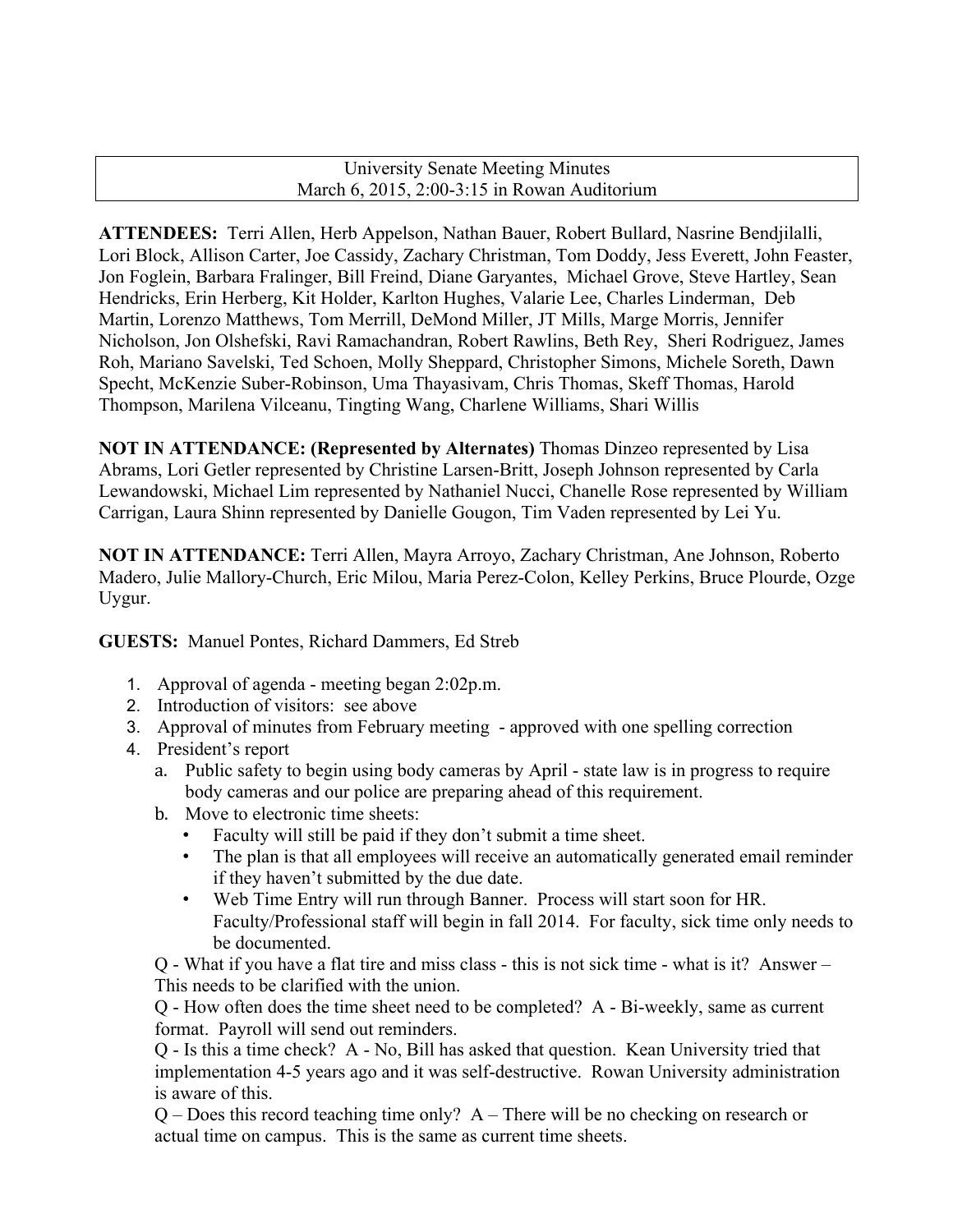Q - How is time recorded during Christmas holidays? Professional staff are required to use comp time or vacation time. What happens with faculty?  $A - \text{Nothing is different, faculty}$ will be treated same as usual.

Q - Can we tell our faculty now? A- Yes.

Q- What about adjuncts and faculty working during summer? A – These individuals are not affected by this.  $Q - 3/4$  time?  $A - Yes$ .

## c. Issues with online classes: John Feaster

Tech Resources Committee is focusing on the ambiguity of Rowan's plan for online courses. There is a meeting soon with Jim Newell and Horacio Sosa to review. Deb Martin will be hosting brown bag lunches to represent the faculty. If anyone has questions or concerns they want expressed please tell John. (feaster@rowan.edu). Positive comments welcome too. Q - Payments have been pushed back and is a different timeline each semester (no money, since the summer). A - CGCE not distributing money until next fiscal year. There is no communication and no transparency with these processes.

d. Job search: Senior Vice President of Advancement

Millions of dollars charged with this position of fundraising. Bill is on the committee. This is a confidential search and Bill will update as much as possible. Search website: www.rowan.edu/hr/svpadvancement.html

e. Ombudsperson:

Cathy Parrish, parrish@rowan.edu -An Ombudsperson is where two or more people have non-union related difficulties. Cathy can step in as mediator to assist situation. Q – An email went out today. There is some concern revealed in the contents including possible discriminatory actions where these issues should go directly to HR. A - Cathy has been trained in this and knows what she is doing.

f. Incorrect addresses on AFT ballots:

Some addresses have been wrong and if you don't get it within a few days please let Bill know.

Comment: - Addresses from the state are often incorrect. Answer: HR now has an automatic survey sent out when responding to emails. Human Resources now reports to Tobey Oxholm and he is working with this office. However, it's always a good idea to check on all information - i.e. beneficiaries.

## g. Adjunct pay:

Many departments are reporting trouble finding adjuncts. If a department is experiencing trouble finding qualified adjuncts they can make a case for an increase in pay across the board. Although this is not guaranteed, it is a possible way to increase the pay as this directly affects the 4 pillars.

Q: - Does this affect policy that would affect also the adjunct rate – i.e. research? A: Don't know.

- 5. Open period:
	- a. Ed Streb: Faculty Athletics Representative -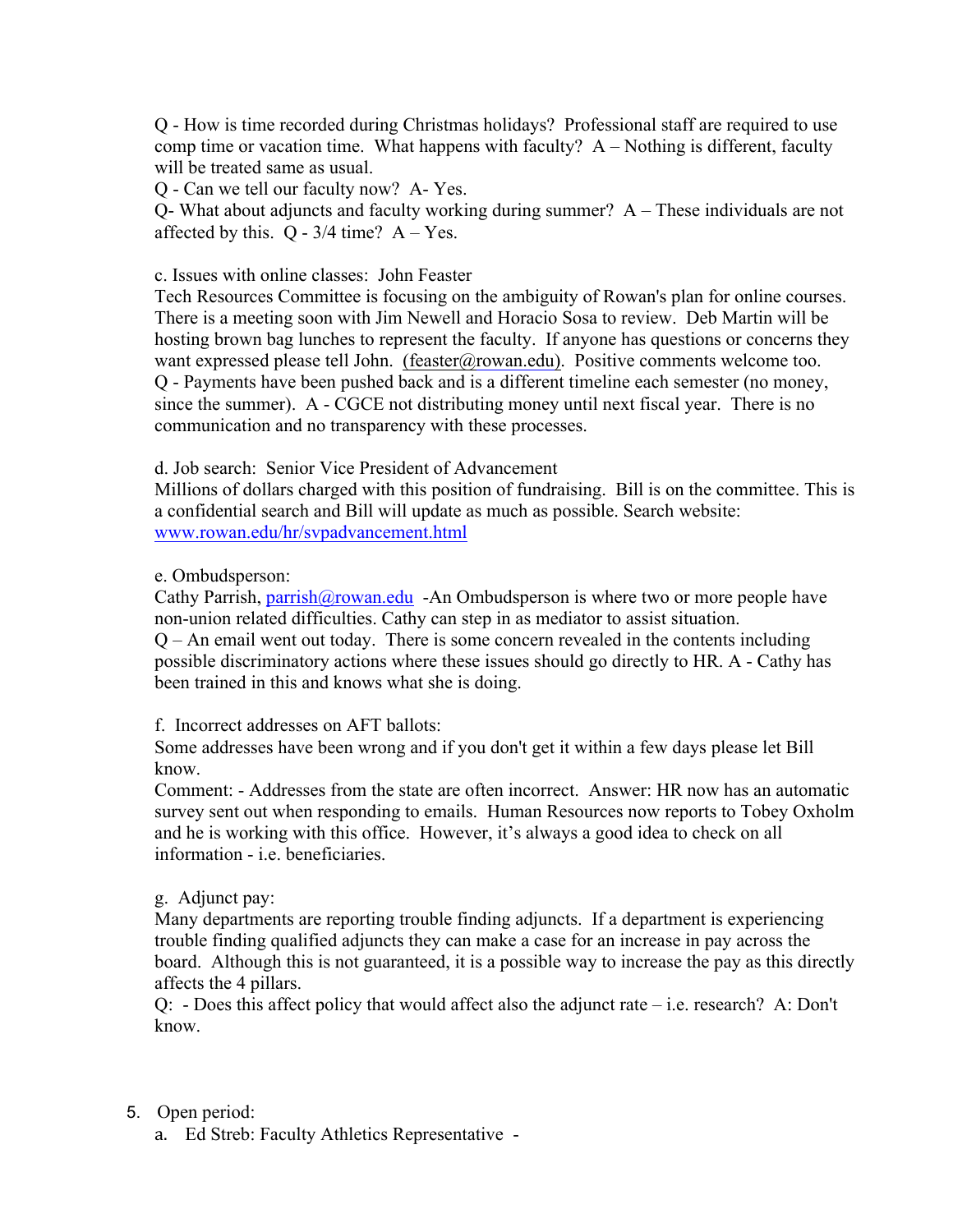Ed is a former president of senate and current serves as the Faculty Athletics Representative. Ed will retire soon and is looking for a replacement. If anyone is interested or wants to selfnominate please contact Ed directly.

Q: Should candidates be members of faculty? A: Yes, must have faculty rank. In the spirit of position, the representative should be a teaching faculty member - recommended with having tenure. Sometimes this representative will need to go before administration and it's easier to do this if the representative has tenure.

b. Rory McElwee, Assistant Vice President for Student Retention –Update on Advising Redesign and Retention *(Power Point Presentation was sent to all senators via email)*

Retention Initiatives - Advising redesign team is up and running. 12 new positions and 2 new managerial positions have been filled. Many of these are now are embedded advisors, designed to produce daily communication between faculty and the rest of campus. This supports a dual advising model with the goal to have every student assigned to a professional advisor and faculty mentor. Faculty members will provide career guidance, information on internships, etc. The goal is to enable faculty to do what they do best. University Advising Center will always see students in transition but has expanded services which include: Early Intervention Advisor, Degree Completion Advisor, and University Transfer Services. These positions will provide: consistent protocols, outreach to students, better support for advisors and faculty members.

The percentage of students seeking professional advising is up over 60% this January. How are we managing growth? Looking at data, some areas are easier than others to determine needs. Everyone supports retention but there are still several gaps along with excessive advising loads.

Transfer students - even better. 90% retention.

Q: Does this data compare those with completed associate degree vs all transfers? A: No

Case Study - Megan Kately, Advisor for Psychology department was the first full time professional staff imbedded advisor. Retention rates have improved in this department as a result of her work and students are graduating when they should.

Rowan Select - Retention numbers are higher than those in regular ESP program and this is due to intrusive support and academic advising.

Early Intervention Landscape - Erin Barney – is the new advisor but everyone at RU is involved with retention issues. All teaching faculty can complete a progress survey through Starfish/RSN. Protocol is for advisors to open Starfish and review all student appointments in the morning. Feedback in RSN is being used and is important. Different colleges have different rates of completion but it makes a difference.

Student loan debt is high and the University is looking to try to lower this through a number of methods including degree completion programs like General Studies, Thomas Edison PLAN program, etc.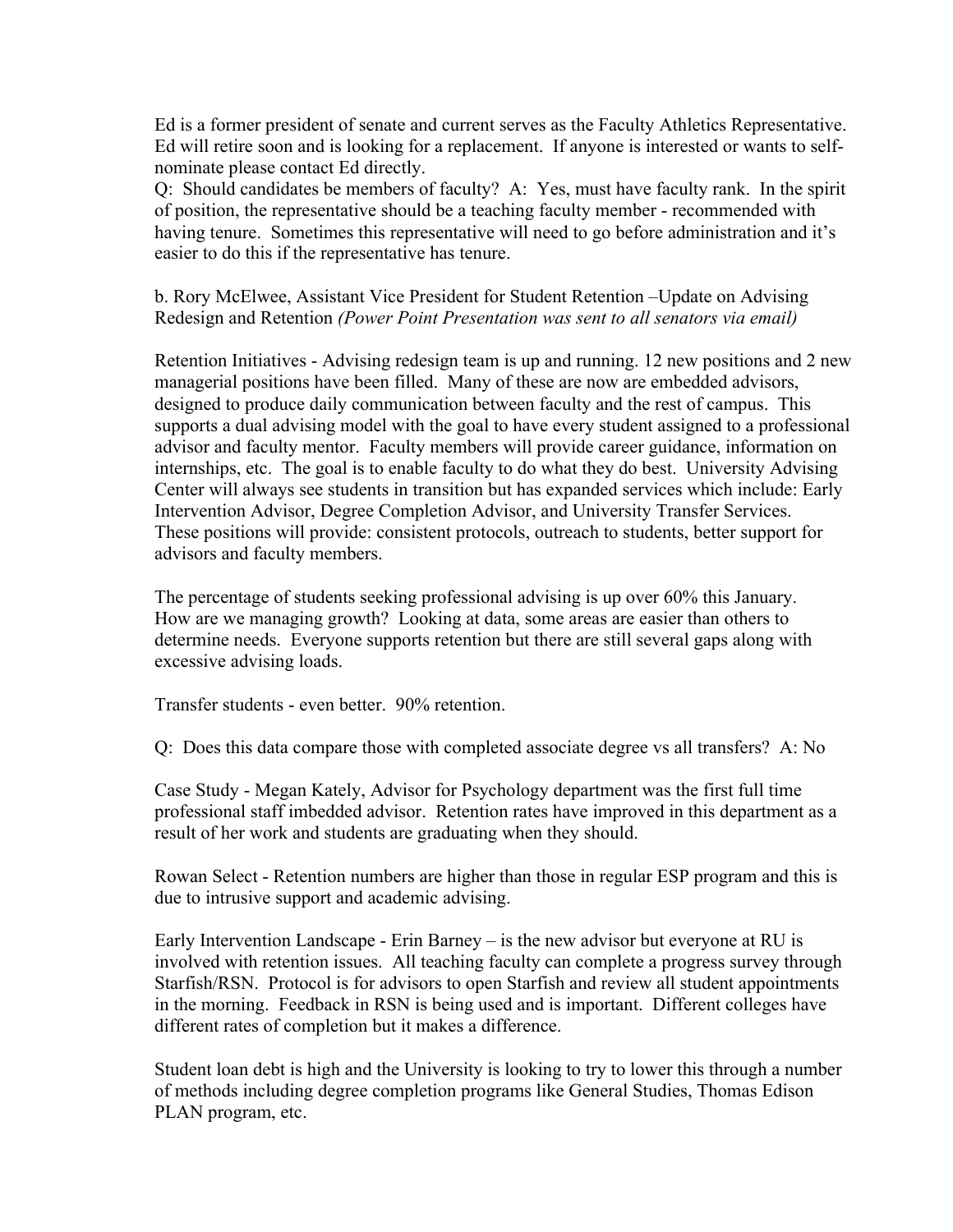Q: Starfish, when we flag students, do you reach out to those students? A - Student gets automated email. If 6 or more flags are raised the student gets personalized outreach. With having more professional advisors, the goal is to outreach more. Early Intervention Specialist will be a key player. If you have a student you are concerned about - call Rory or the advisor. We get everyone involved. Richard Jones, Housing, etc.

Q: Has there been an analysis on 3/4 time faculty and student success rates? A - Not aware of an analysis on this. However, passing rates on basic skills courses has increased and this is due to 3/4 time faculty.

Q: Rowan Success vs non-Rowan Success courses. Students are being maxed out in class sizes. We are hurting one group and benefiting another - RS classes are limited. A: This is an academic affairs issue. However, even at 40-48 students we are still smaller than other schools. I am sharing the data with deans and administration to show this crazy time of growth.

Q: Faculty mentor role is a formal relationship? A: I am talking with deans about the concept. It will be up to each department to decide how this is going to work. Example law/justice majors - with professional advisors, may want to divide into specific areas of expertise - ex. student interested in forensics would see one faculty member and students interested in graduate schools would see another faculty member.

Q: What is NJPlan? A: Sean Hendricks is the liaison for this program. Students tend to think it's a phone call telling us about their years of work experience and expect to get academic credit. However, this program is much more rigorous. Thomas Edison runs this program. Q: Advising and career mentoring go together but the career placement office is understaffed and going in different directions. A: Advising Redesign team was formed to create an idea of what professional advisor vs. faculty mentor does. This is why we have professional advisors embedded in departments which should work well together. Career management center is being revitalized. The point is to break down silos, and it won't be one person to prepare a student for a career. We also have a career development course piloted to other students as we all know this is needed. We need to do more!

Comment by Bill Freind: Regarding the Career Management Center Director position committee has been formed.

Q: Comments in Starfish – can students view these? A: Everything in Starfish is FERPA compliant. Students have access to everything. If there are other concerns - metal health, academic integrity, disabilities, etc. - this should not go into Starfish. Best practices are to ask the student for permission to add to Starfish and document this approval.

6. Budget Report: Chris Simons

This year, RU will either end with a small deficit or surplus, but mostly a balanced budget. Governor has announced approximately 7% cut in aid. Exact numbers will be out next week. This is a significant cut and either will be filled by cost cutting or cost revenue with possible increase in students. This will be a long-term problem. There is less state aid than in 1996 and this is not adjusting for inflation. Direct state aid is continuing to disappear. President has promised to not cut academic affairs or raise tuition above the cost of living. We are already at 100% capacity but there is no guarantee they will stop taking students. Governor's address does not reflect pensions either.

Q: Alternative benefits like TIAA/CREF- could this be a potential problem? A: No